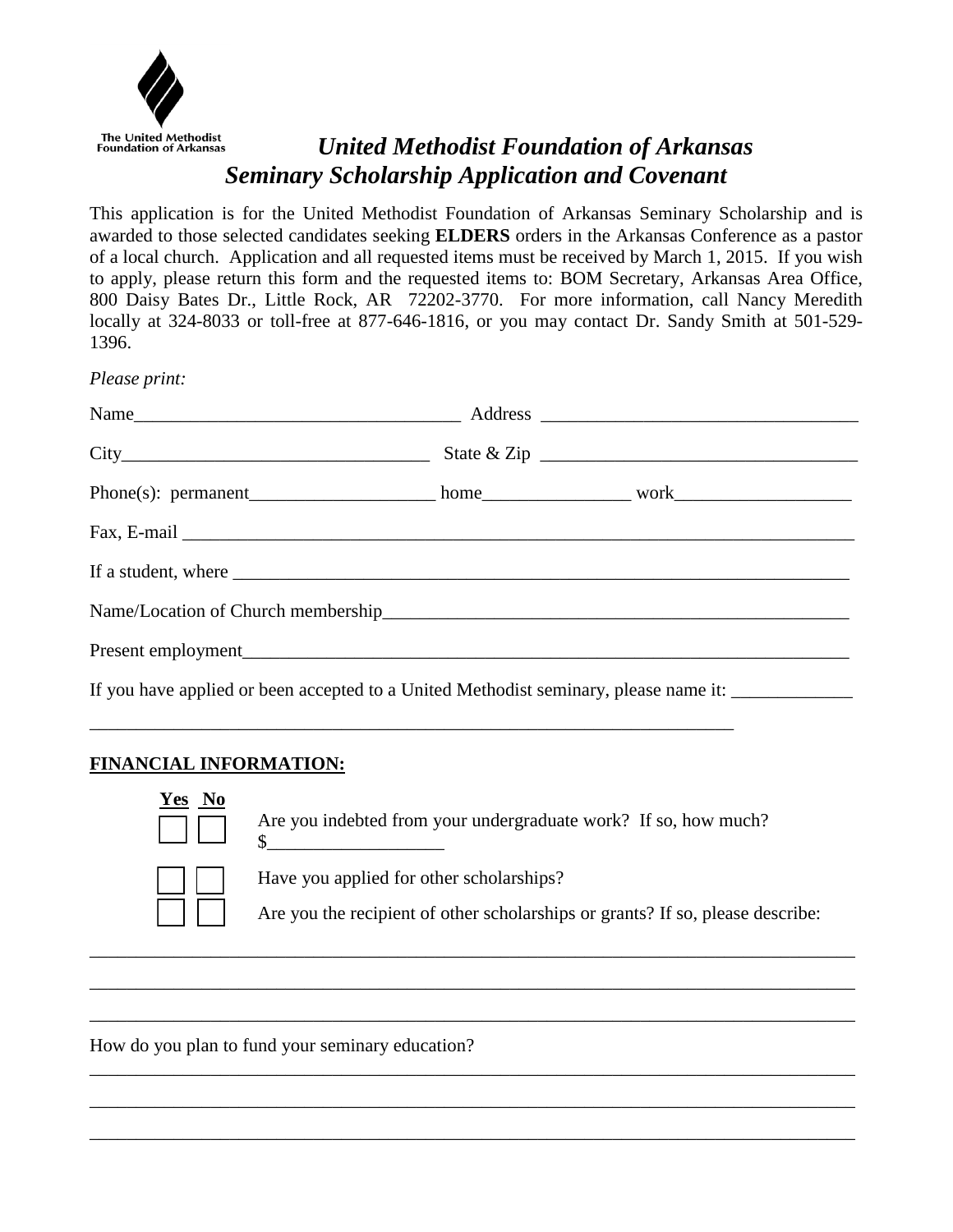### **ATTACHMENTS**

Attach the following items to your application:

A. A copy of Form 113. Eligibility for this scholarship grant requires that an applicant be a Certified Candidate (2012 Book of Discipline Para. 310.2).

B. A copy of the applicant's most recent college transcript.

C. A copy of the applicant's resume including volunteer as well as paid employment.

D. A minimum of two recommendation letters. One must be from someone currently and directly involved with the applicant's ministry/leadership. Persons submitting reference letters should explain how long they have known the applicant, in what setting(s) have they observed the applicant, and they should describe the applicant's relational skills, organizational skills, educational potential, intellectual abilities, and demonstrated leadership potential.

#### **QUESTIONS AND ANSWERS**

Attach responses to the following topics and questions:

A. Describe your church and/or civic volunteer experiences.

B. Describe your call to ministry as an Elder in the United Methodist Church and why you are seeking this scholarship.

C. Describe a time when you faced conflict. What were the issues? What was your role? What did you do to help resolve the conflict?

D. Ministry involves a number of gifts and skills such as preaching, teaching, counseling, managing, administration, fundraising, leadership, pastoral care, etc. Which of these are your areas of strength? Which of these will be most challenging for you?

E. Describe your most recent experience of sharing your faith with an unchurched person.

F. Describe a time when you found yourself in a position of leadership in the church. What are your gifts for leadership?

#### **SCHOLARSHIP TERMS**

I understand that receiving this scholarship is contingent upon:

- a. Submission of application with all requested attachments.
- b. Interview with scholarship committee
- c. Agreeing to sign a Ministry Covenant, wherein you agree to pursue Elders orders in the Arkansas Conference as a pastor of a local church, not other forms of ministry.
- d. Approval as a Certified Candidate with the intent of pursuing Elders Orders.

\_\_\_\_\_\_\_\_\_\_\_\_\_\_\_\_\_\_\_\_\_\_\_\_\_\_\_\_\_\_\_\_\_ \_\_\_\_\_\_\_\_\_\_\_\_\_\_\_\_\_\_\_

e. Acceptance for graduate work as a full-time student at a United Methodist seminary.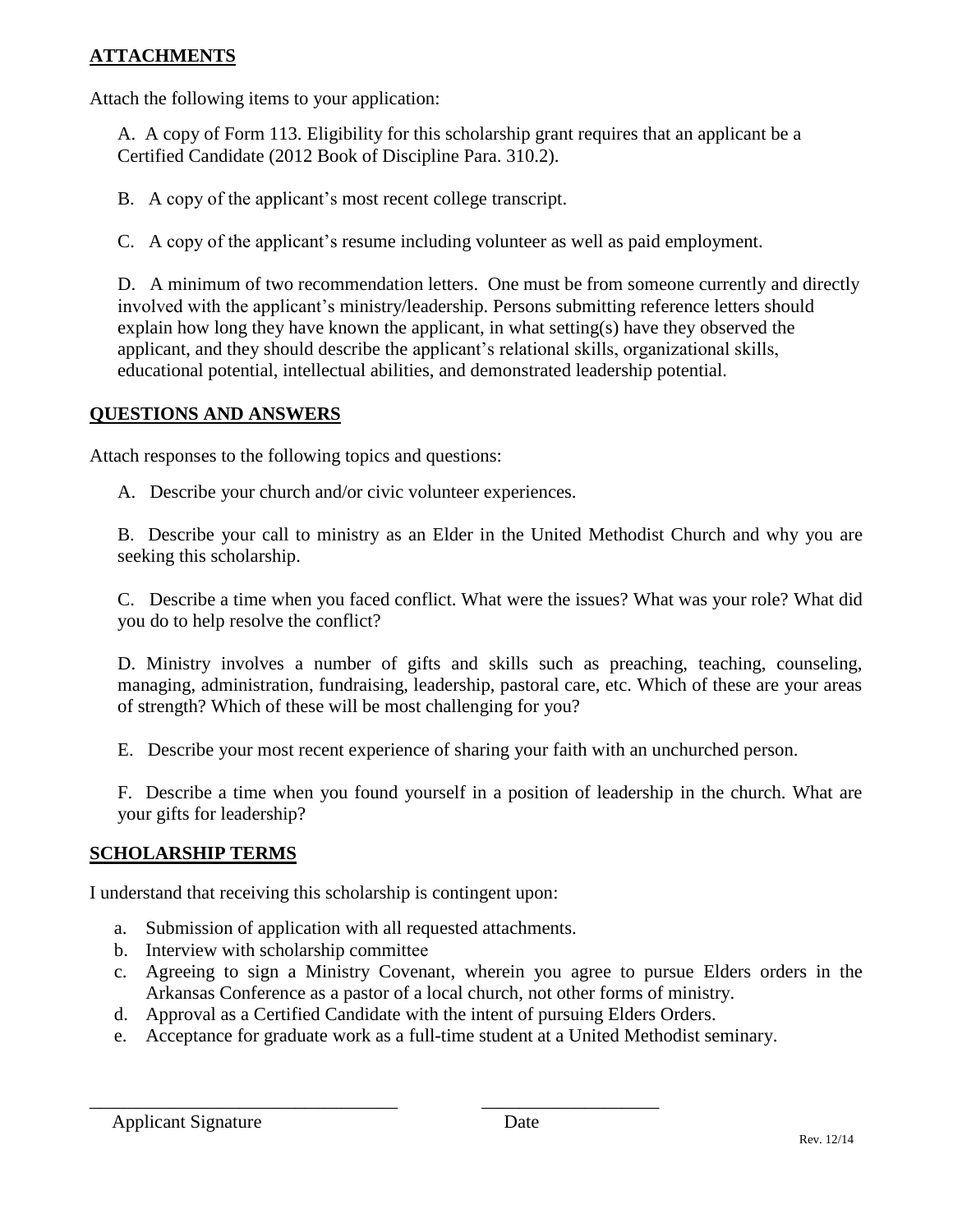

# **UNITED METHODIST FOUNDATION OF ARKANSAS SEMINARY SCHOLARSHIPS**

**Ministry Covenant and Promissory Note**

**DIRECTIONS: Students selected to receive a UMFA Seminary Scholarship from the United Methodist Foundation of Arkansas ("UMFA") must read this ministry covenant and promissory note, and provide the required information and signature. A copy of this ministry covenant and promissory note is to be retained by the scholarship recipient and the original form is to be sent by the recipient to the United Methodist Foundation of Arkansas, 5300 Evergreen Drive, Little Rock, Arkansas 72205-1814.**

Student Name:

(first) (middle initial) (last)

## **ARTICLE 1. SCHOLARSHIP AGREEMENT**

\_\_\_\_\_\_\_\_\_\_\_\_\_\_\_\_\_\_\_\_\_\_\_\_\_\_\_\_\_\_\_\_\_\_\_\_\_\_\_\_\_\_\_\_\_\_\_\_\_\_\_\_\_\_\_\_\_\_\_\_\_\_\_\_\_\_\_\_\_\_\_

1.1. I verify that I have been accepted to attend a United Methodist seminary, AND I understand that this scholarship assistance will end if I cease to be enrolled as a full-time student in good standing in a United Methodist seminary program.

1.2. I understand that the need for well-trained, committed ministers is great in the Arkansas Conference of The United Methodist Church. I agree, upon graduation of my seminary program, to serve under appointment of the Bishop and Cabinet of the Arkansas Conference of The United Methodist Church as an elder of a local church in the Arkansas Conference for two (2) years for each full or partial academic year I have received the Ministry Scholarship.

1.3. I agree to provide UMFA with annual written evidence of compliance with the requirements in Section 1.1, AND to notify UMFA at such time as I am not in compliance.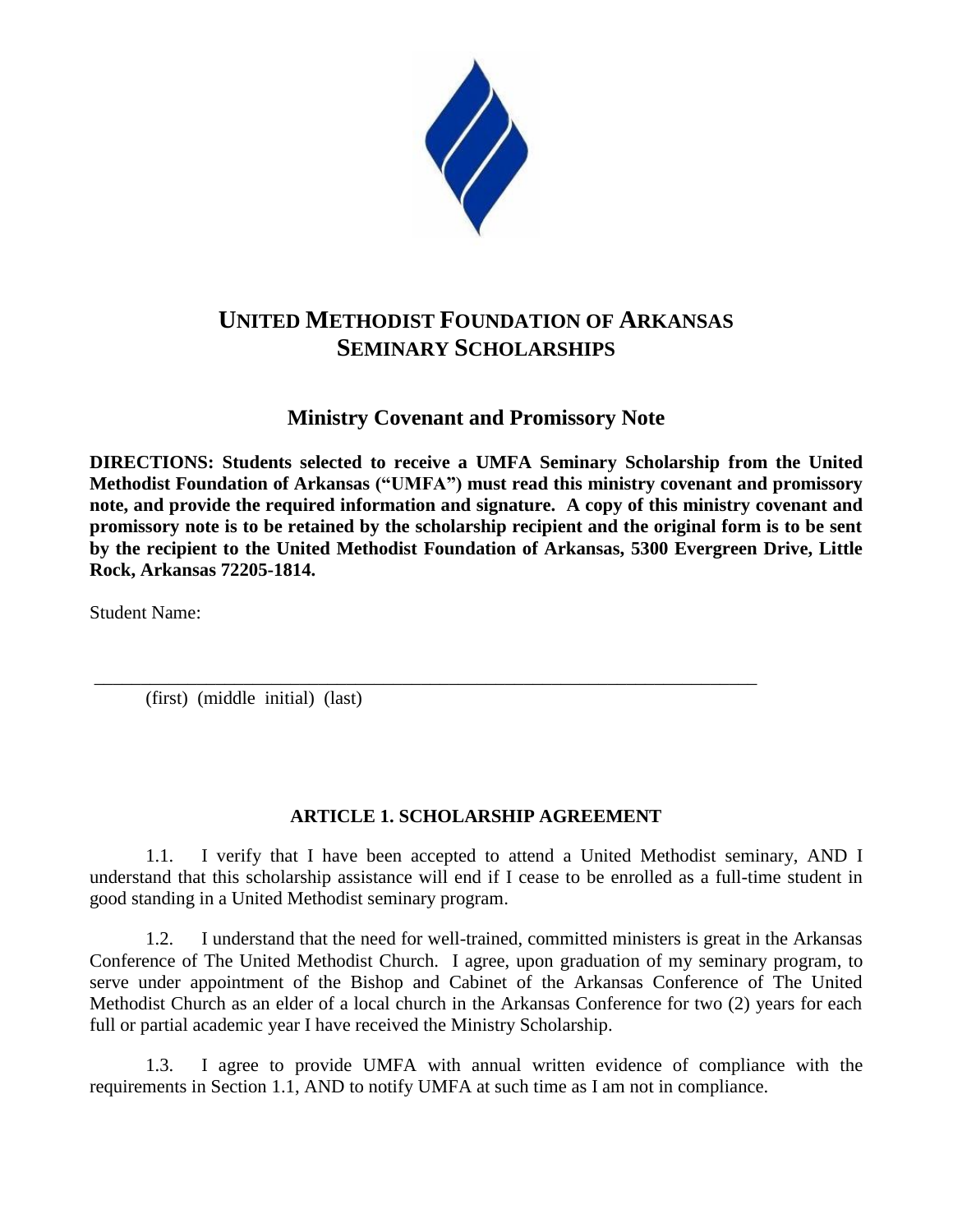#### **ARTICLE 2. PROMISSORY NOTE**

- 2.1. I agree that if:
	- a) I fail to meet the conditions described in Article 1 (Scholarship Agreement), or
	- b) I have ceased to pursue a course of study as a full-time student in a United Methodist seminary, or
	- c) I fail to serve as an elder of a local church in the Arkansas Conference for the required time commitment, or
	- d) I accept appointment in any other Conference of The United Methodist Church or in any other denomination prior to the completion of my commitment to the Arkansas Conference; I will repay either the full amount of the scholarship received or a prorated amount according to the fraction of my service obligation not completed.

2.2. Collection Charges. I agree to pay all reasonable collection costs including, but not limited to, attorney fees as determined by UMFA.

2.3. Repayment: I agree to enter repayment status on the first day of the first month after the earliest to occur of any of the following:

- a) UMFA has determined that I have ceased to be enrolled in a United Methodist seminary program as a full-time student in good standing; or
- b) The date that I inform UMFA that I do not plan to fulfill my service obligation; or
- c) The date that UMFA ascertains that I have ceased serving as an elder of a local church in the Arkansas Conference prior to fulfilling my service obligation.

2.4. I agree to make monthly payments to UMFA which cover outstanding principal and five percent (5%) annual interest, and any incurred reasonable collection costs including, but not limited to, attorney fees according to a monthly payment schedule established by UMFA, which calls for complete repayment within five (5) years after I enter repayment status (except as provided in Section 2.7).

2.5. Minimum monthly payments will include at least 1/60th of the total amount due, plus applicable interest and a portion of reasonable collection costs. If I fail to make any monthly payment as required by the schedule established by UMFA, and such failure persists for a period of 90 days, UMFA, without further notice, may declare the entire unpaid balance of the principal plus accrued interest to be immediately due, and I promise to pay such amount and reasonable collection charges including, but not limited to, attorney fees to UMFA.

2.6. It is further my understanding that if I do not make the monthly payments as required by the schedule established by UMFA, UMFA will engage in collection efforts, including notification of credit bureaus concerning my default and litigation, similar to the collection efforts which are used by lenders and guarantee agencies in the guaranteed student loan program.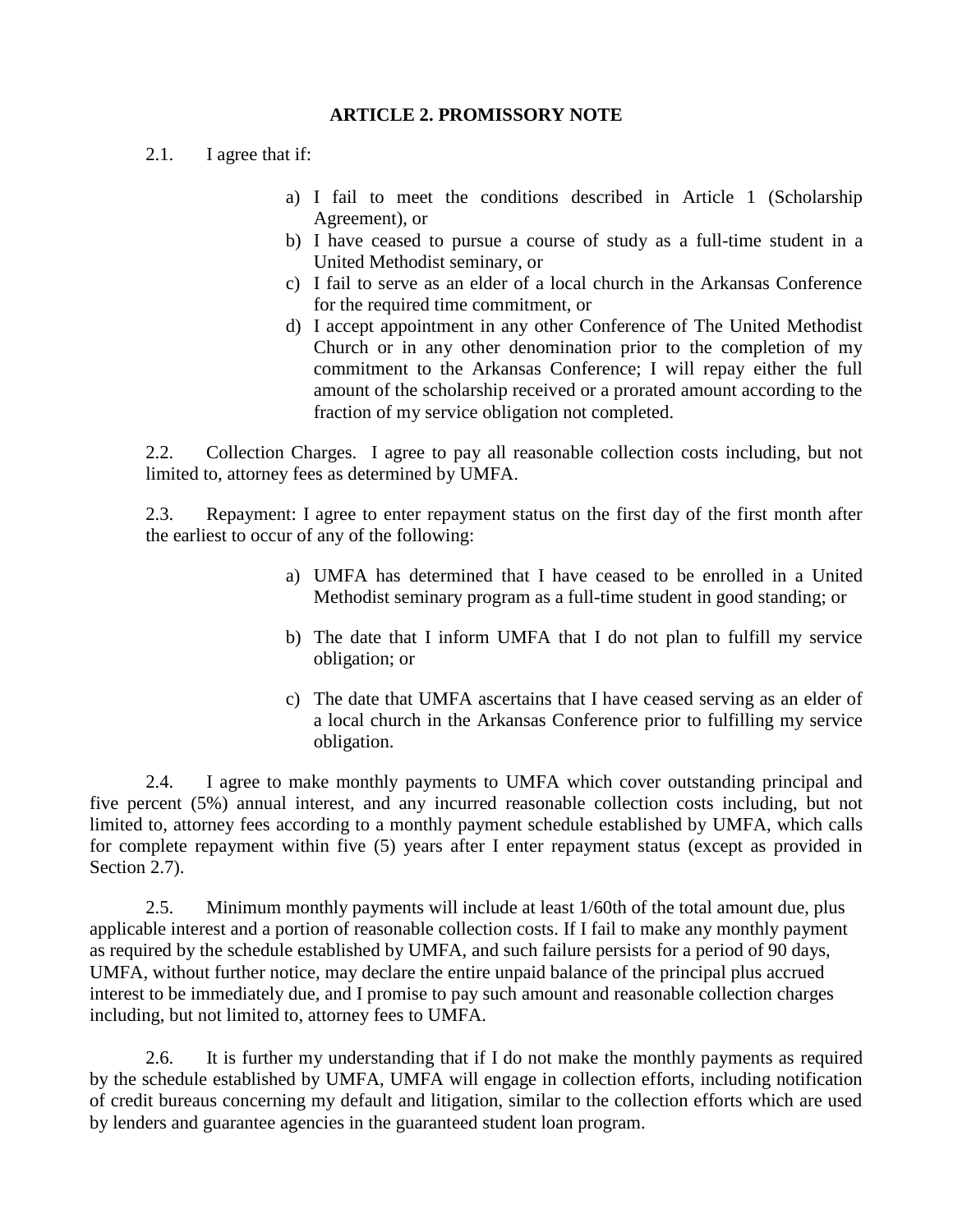2.7. Deferment. I understand that I will not be considered in violation of the repayment schedule if I promptly request a deferment in writing and am granted a deferment during the time that I am:

- a. Serving, not in excess of three (3) years, on active duty as a member of armed services of the United States.
- b. Temporarily disabled, for a period not to exceed three (3) years, as established by sworn affidavit of a qualified physician.
- c. Unable to serve as an elder of a local church in the Arkansas Conference for a period not to exceed twelve (12) months by reason of the care required by a spouse who is disabled.
- d. Actively seeking and unable to find service as an elder of a local church in the Arkansas Conference for a period not to exceed twenty-four (24) months prior to initial service, or for a period not to exceed twenty-four (24 months) after initial service.
- e. During the time I qualify for any of the exceptions described in this Article 2, I need not make the scholarship repayments. In order to qualify for any of these exceptions, I must promptly notify UMFA of my claim and provide supporting documentation acceptable to UMFA. UMFA shall extend the five-year scholarship repayment period by a period equal to the length of time I meet any of the conditions in Section 2.7, or if I am unable to complete the scholarship repayments within this five-year period because of my financial condition which has been established to the satisfaction of UMFA, and on which basis UMFA has granted to me a reduced schedule of repayments reflecting my financial condition.
- 2.8. Cancellation. UMFA shall cancel my repayment obligation if it determines:
	- a. On the basis of a sworn affidavit of a qualified physician, that I am unable to serve as an elder of a local church in the Arkansas Conference because of an impairment that is expected to continue indefinitely or results in death.
	- b. That I have become totally and permanently disabled as established by a sworn affidavit of a qualified physician.
	- c. On the basis of a death certificate that is conclusive under Arkansas law.
	- d. Circumstances have occurred that UMFA considers as a compelling reason to excuse repayment.
- 2.9. General provisions include:
	- a. I agree to inform UMFA promptly in writing or electronically of any change in my name, permanent address, or other personal information during the time I am receiving scholarship assistance, OR if my service as an elder of a local church in the Arkansas Conference ceases prior to fulfilling the required time commitment, OR if there is any change in my status for which a deferment is granted to me pursuant to Section 2.7 (Deferment).